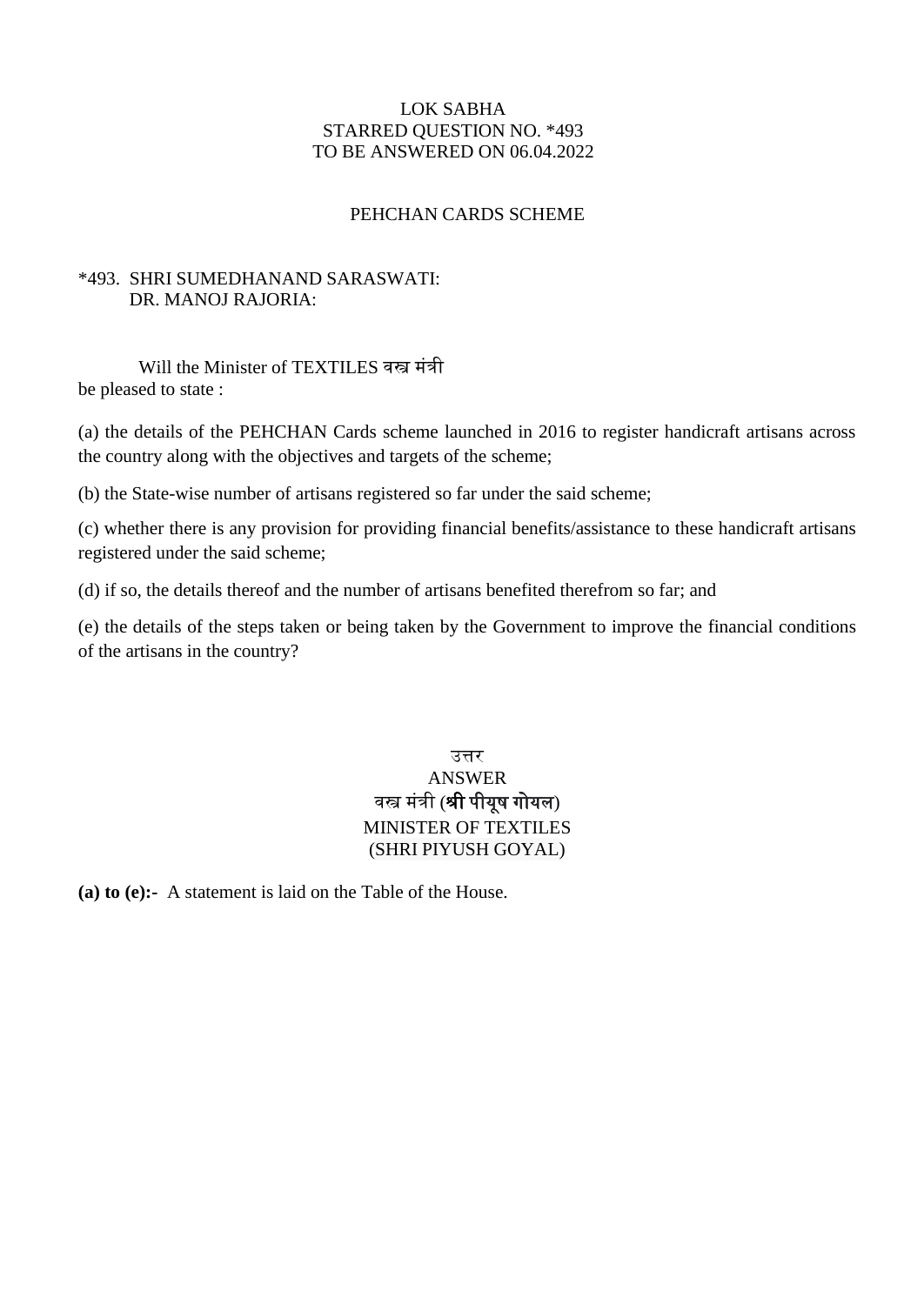# **STATEMENT REFERRED TO IN REPLY TO PART (a) TO (e) OF LOK SABHA STARRED QUESTION NO. \*493 FOR ANSWER ON 06.04.2022.**

**(a):** PAHCHAN scheme was launched in 2016 to provide new universal identity to handicrafts artisans so that the benefits of various schemes of Government of India are provided to the deserving artisans. Aadhar linked Pahchan Cards are issued after due verification by field functionaries of Textile Ministry. Pahchan card holders avail the benefits of all the schemes implemented by the Office of Development Commissioner (Handicrafts).

**(b):** 28.92 lakh handicrafts artisans have been registered as on 28.02.2022. The state-wise data of handicrafts artisans is annexed as **Annexure -1.**

**(c) to (e):** Yes Sir, the Office of Development Commissioner (Handicrafts) is implementing several schemes for the welfare and promotion of handicrafts artisans. Registered artisans under Pahchan can avail the benefits of these schemes (under National Handicraft Development Programme (NHDP) and Comprehensive Handicrafts Cluster Development Scheme (CHCDS) by participating in different marketing events, skill upgradation, training, design workshops etc. The wage compensation as well as TA/ DA are also provided to the artisans for participation in the events. Under the component of Interest Subvention and Margin Money of Direct Benefit to Artisans scheme of NHDP, interest subsidy @ 6% on the loan amount maximum to Rs.1 lakh over a period of 3 years and margin money @ 20% of the loan amount maximum to Rs.20,000/- per artisan are also provided. In addition, awardee artisans with annual income less than Rs. 1 lakh and with more than 60 years of age are given monthly pension of Rs. 5,000. Total 3.71 lakh artisans benefitted through various scheme of the Office of Development Commissioner (Handicrafts) during the period of 2018-19 to 2021-22 (Upto February 2022).